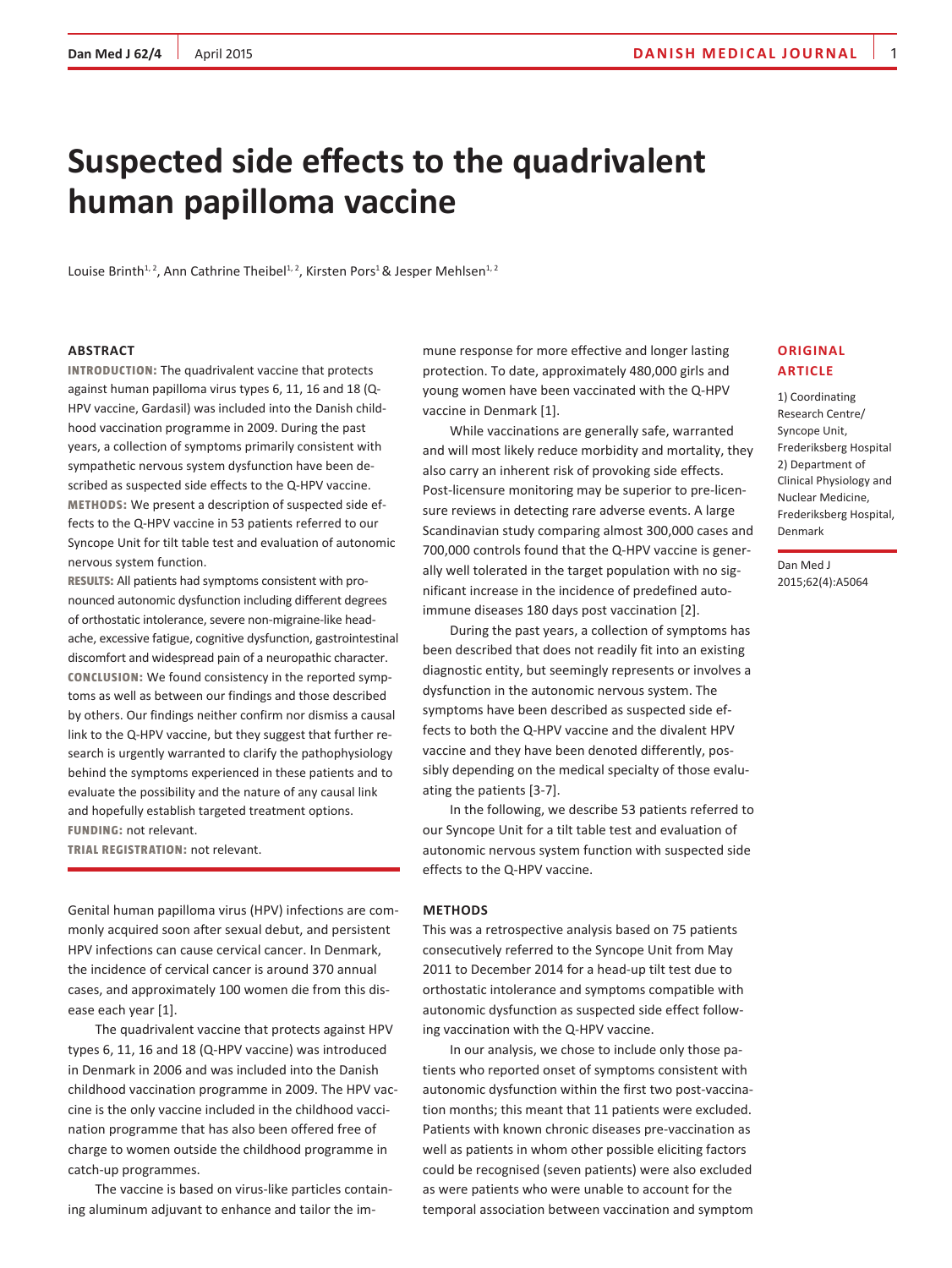# **TablE 1**

Baseline characteristics of the included subjects.

|                                    | Mean | SD | Range     |
|------------------------------------|------|----|-----------|
| Age, yrs                           | 23   | 7  | $12 - 39$ |
| Weight, kg                         | 64   | 15 | 49-106    |
| Height, cm                         | 169  | 6  | 149-180   |
| Body mass index, kg/m <sup>2</sup> | 22   | 5  | $15 - 37$ |
| Systolic blood pressure, mmHg      | 123  | 10 | 103-144   |
| Diastolic blood pressure, mmHg     | 83   | 8  | 65-98     |
| Heart rate, bpm                    | 79   | 15 | 54-130    |
| $SD = standard deviation$ .        |      |    |           |

onset (four patients); in total, 53 patient were left for further analysis.

All patients underwent a 60-degree head-up tilt table test (HUT). The postural orthostatic tachycardia syndrome (POTS) was diagnosed according to current guidelines requiring orthostatic intolerance and a sustained heart rate increment of > 30/min or to levels above 120/min within 10 min of postural change in the absence of overt orthostatic hypotension. An increase of > 40/min was required for patients aged 12 to 19 years [8].

The patients were interviewed with a special focus

Symptoms suspected to be side effects to vaccination against human papilloma virus. The frequency of the symptoms is given as percentages of patients reporting the given symptom out of all patients included in the descriptive analysis.



on symptoms and on the temporal association between vaccination and symptom onset. The narrative report was supplemented by the short form of the International Physical Activity Questionnaire (IPAQ-SF) quantifying the patient's physical activity at the time of referral and just before vaccinations on a recall basis [9].

We described the frequency of the most common symptoms in this group of patients. As the diagnosis POTS has been debated in relation to this group of patients, we did a subgroup analysis describing the frequency of the different symptoms in patients with and without the POTS diagnosis.

*Trial registration:* not relevant.

## **RESULTS**

The analysis includes a total of 53 girls/women aged 12- 39 years at the time of examination. Clinical characteristics are given in **Table 1**.

The mean age at symptom onset was  $21.0 \pm 7.4$  years (range: 12-39 years). Mean time between vaccination and onset of symptoms was  $11.1 \pm 12.5$  days (range: 0-58 days) and symptoms were reported to appear after the first vaccination in 21 patients (40%), after the second vaccination in 19 patients (36%), and after the third vaccination in 13 patients (25%).

In **Figure 1**, we present the symptoms that were experienced in more than 25% of the patients; and in the following, we present the typical manifestations of these symptoms:

*Headache:* 53 (100%) of the included patients reported new-onset headache. Most of the patients described continuous, daily, severe, debilitating headache with intermittent exacerbations and occasionally painfree periods. Only a few patients described typical migraine.

*Orthostatic intolerance:* 51 (96%) of the patients reported pronounced symptoms of orthostatic intolerance. In all, 24 (45%) patients experienced recurrent syncopal attacks, and 28 (53%) patients were diagnosed with POTS at tilt table test.

*Fatigue:* 51 (96%) of the patients complained of excessive fatigue and increased mental and physical fatigability.

*Cognitive dysfunction:* 47 (89%) of patients complained of inability to concentrate, impairment of shortterm memory, diminished attention span – often accompanied by "mental fog", verbal dyspraxia and new-onset dyslexia.

*Disordered sleep:* 45 (85%) patients reported a change in sleep pattern – primarily described as newonset insomnia and non-refreshing sleep.

*Visual symptoms:* 37 patients (70%) reported newonset hypersensitivity to bright light and (44 patients,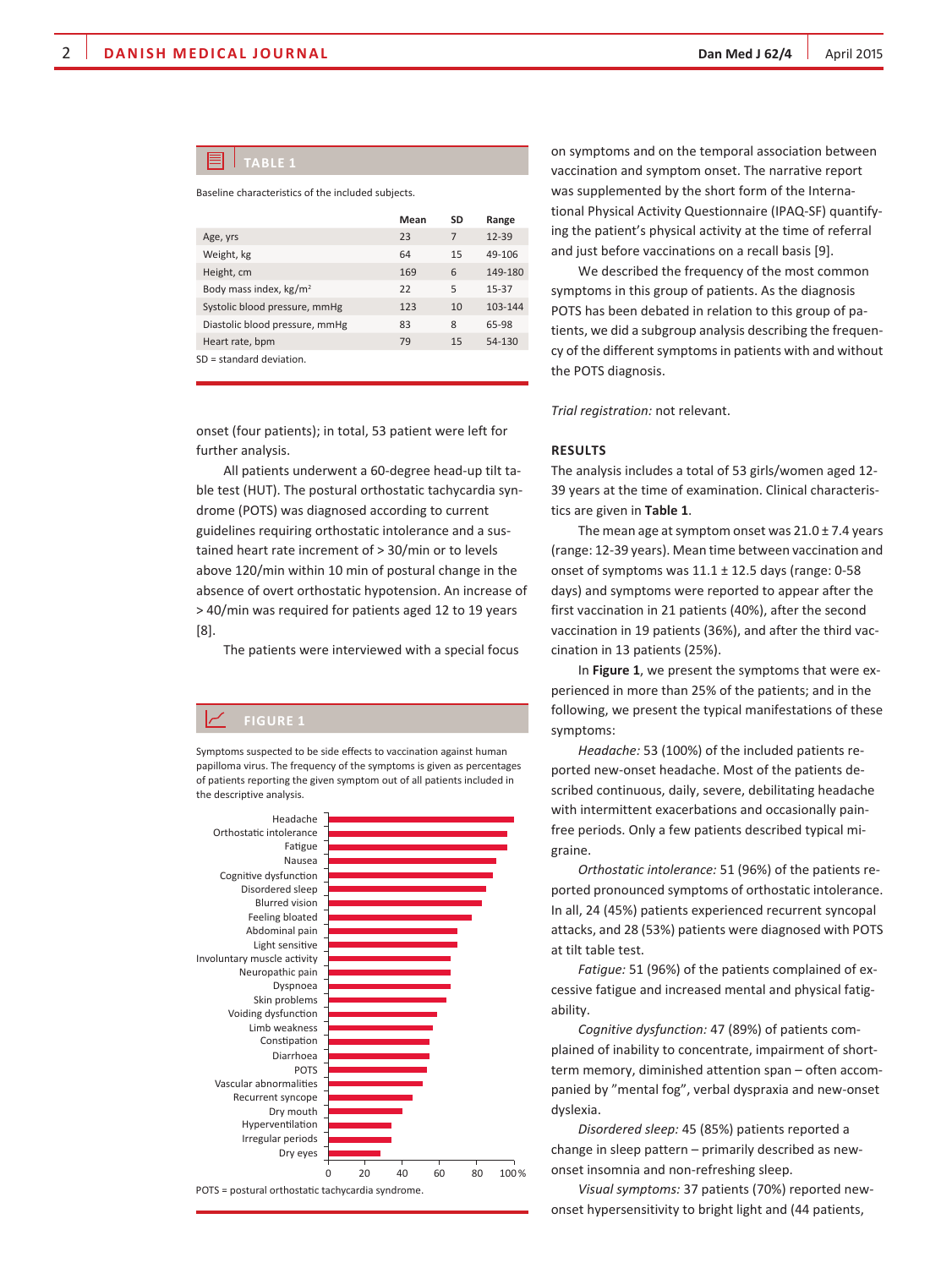83%) experienced intermittent blurring of vision.

*Gastrointestinal symptoms:* Patients reported newonset gastrointestinal discomfort such as nausea (48 patients, 91%); feeling bloated (41 patients, 77%); abdominal pain of varying character, intensity and location (37 patients 70%); and changes in bowel habits (29 patients, 55%).

*Neuropathic pain:* 35 (66%) of the patients complained of pain described as "burning", "a deep stabbing", or "jolts of electricity" starting distally, often in one limb, and then progressing proximally and often spreading to the contralateral side.

*Motor symptoms:* 35 (66%) of the patients experienced involuntary muscle activity in the form of intermittent tremor and myoclonic twitches.

*Dyspnoea:* 35 (66%) reported new-onset intermittent dyspnoea often described as air hunger combined with chest tightness or actual chest pain.

*Skin disorders:* 34 (64%) of the patients experienced a relapse or – in the adolescent girls – aggravation of acne.

*Voiding dysfunction:* Only one patient reported newonset incontinence, but 31 (59%) patients reported voiding dysfunction with respect to frequency, urge, nocturia and incomplete bladder emptying.

*Limb weakness:* 30 (57%) of the patients experienced muscle weakness in the extremities, most often intermittent in nature, confined to the lower extremities and usually lateralised. The intensity varied in parallel with other symptoms, and in six cases it led to invalidity with very limited walking distances and confinement to a wheelchair for longer periods of time.

*Vascular abnormalities:* 27 (51%) patients described intermittent changes in skin colour to blue, red, pale or blotchy in the lower parts of the legs and in fingers and toes – the colour changes were often accompanied by painful swelling of the involved limbs. Many patients reported side differences in temperature during these episodes combined with exacerbation of pain in the affected extremity.

*Irregular periods:* Of the 31 patients who were not on treatment with oral contraception, 15 (48%) reported irregular periods and many reported hypermenorrhoea and worsening of menstrual discomfort and pain.

*Sicca symptoms:* 21 (40%) patients experienced newonset dry mouth, and 15 patients (28%) complained of dry eyes.

*Hyperventilation:* 18 (34%) patients reported a newonset tendency for hyperventilation or excessive sighing.

Besides the actual orthostatic intolerance (syncope and dizziness), the patients described that fatigue, cognitive dysfunction, hyperventilation and dyspnoea and to some degree headache and nausea were accentuated in the upright position.

In **Figure 2**, we present the frequency of the abovementioned symptoms in patients with and without the POTS diagnosis, respectively, demonstrating that the two groups have similar patterns and severities of symptoms regardless of the POTS diagnosis. The apparent trend towards POTS patients having a more severe symptomburden did not reach statistical significance.

Based on the IPAQ-SF questionnaire, 67% had a high and 33% had a moderate activity level before symptom onset. Five patients had a very high activity level and were competing on a national or international level in their sport.

Fifty-two out of 53 patients (98%) reported that their activities of daily living were seriously affected and 40 (75%) had had to quit school or work for more than two months due to their symptoms.

### **DISCUSSION**

The present study is a systematic review of 53 patients referred to our unit with symptoms of orthostatic intolerance and generalised dysautonomia as a suspected side effect of vaccination against human papilloma virus.

The main finding of our study was a high degree of

Symptoms suspected of being side effects to vaccination against human papilloma virus in patients with postural orthostatic tachycardia syndrome (POTS) and without the POTS-diagnosis. The frequency of the symptoms is given as percentages of patients reporting the given symptom out of all patients with  $(\blacksquare)$ and without ( $\blacksquare$ ) the POTS diagnosis, respectively.

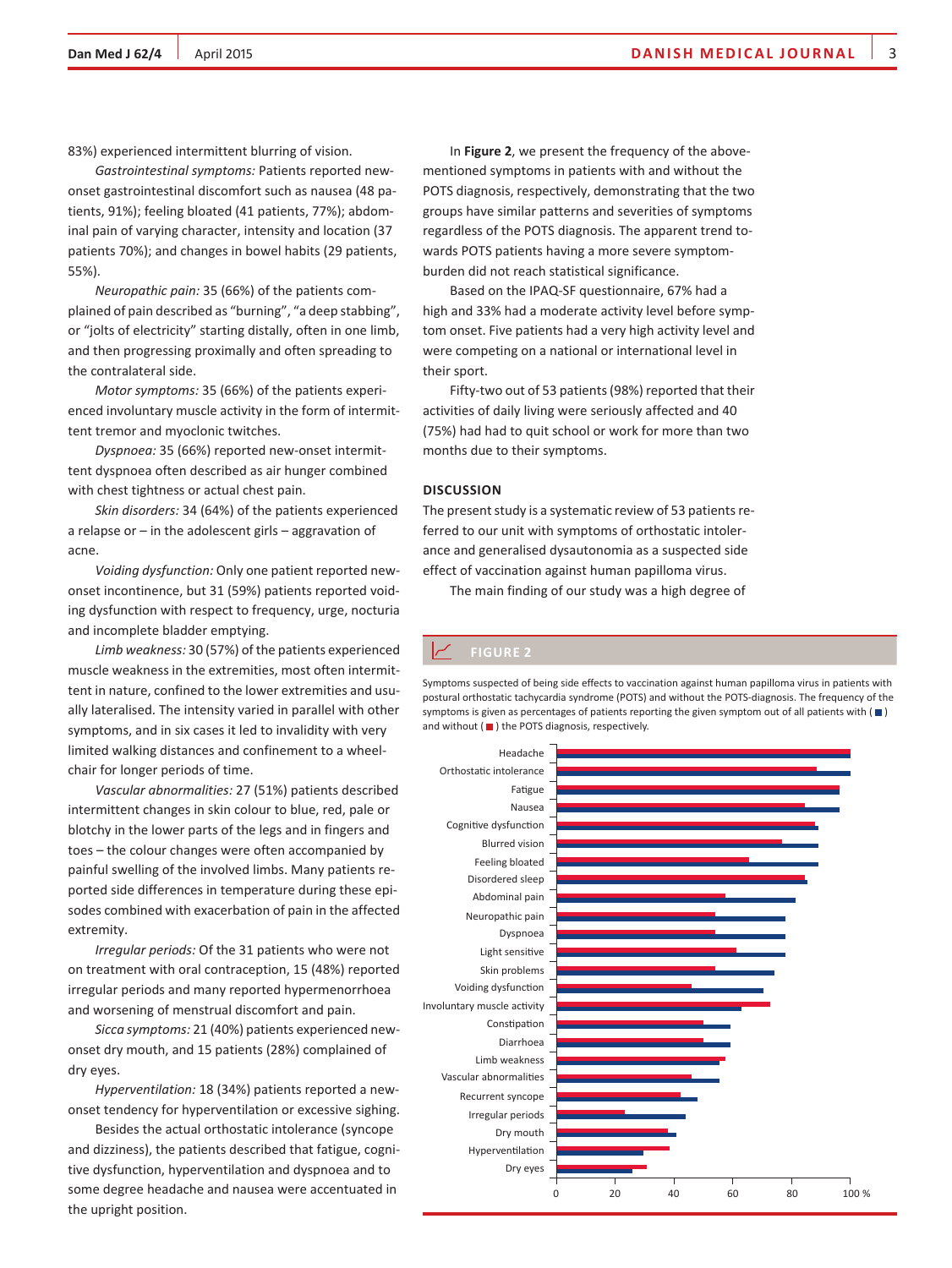consistency in the symptoms experienced by these patients. The most common symptoms reported were headache, dysautonomia symptoms, excessive fatigue, cognitive dysfunction and widespread pain of a neuropathic character.

Many of the symptoms described in our review as well as in the product resume and adverse event reports may at first seem both diffuse and very common. However, having evaluated more than 70 patients with the suspected side effects, we believe that there is a recognisable pattern of symptoms. Our findings correlate well with the clinical picture presented by Kinoshita et al [6] and Nishioka et al [7], except for the greater proportion of patients suffering from orthostatic intolerance in our group of patients – which may be expected as patients are primarily referred to our unit due to orthostatic intolerance.

The patients in our study were characterised by remarkably high levels of physical activity before symptom onset, which may have affected their immune response to vaccination [10].

In analysing our data, we have considered the possibility of the phenomenon known as mass psychogenic illness, which has been defined as the collective occurrence of a constellation of symptoms suggestive of organic illness, but without an identified cause in a group of people with shared beliefs about the cause of the symptoms [11]. However, we do not find it likely that such a reaction constitutes the background for symptoms and signs found in our patients given their prevaccination history, the chronicity of their symptoms and the temporal and geographical dispersion.

Some of the patients have been suspected of suffering from a functional disorder. However, as the autonomic nervous system innervates, monitors and controls most of the tissues and organs in the body – autonomic dysfunction often presents with a very diffuse and widespread pattern of symptoms [12]. The differential diagnostic procedure – especially with emphasis on the differentiation between functional disorder and autonomic dysfunction – is highly important in this group of patients and may require a faceted approach with involvement of expertise from different medical specialties.

We may have diagnosed more than half of these patients with POTS – but POTS should probably be looked upon as a symptom secondary to another yet unidentified condition rather than as a disease entity of its own. This is underscored by the fact that patients experienced the same degree and pattern of symptoms regardless of the POTS diagnosis. The underlying aetiology behind POTS is still somewhat elusive and the prevalence of POTS is most common in the same subset of the population that are receiving the HPV vaccine (young women) [13], which complicates the aetiological discussion. We found a close chronologic association to the vaccination, but are well aware that this does not necessarily imply a causal relationship.

It is our clinical experience that substantial improvement is possible in POTS patients with multi-

faceted treatment consisting of a variety of both pharmacological and non-pharmacological treatment modalities [13].

A clarification of the probability and nature of a possible causal link between the symptoms and the HPV vaccine is important in order to ensure that future vaccines may give informed consent based on updated information about possible side effects.

Establishing a relevant and coherent diagnosis and treatment for these patients would contribute to maintaining the trust and credibility in this vaccine which is important as a preventive measure against HPV-related cancer.

# **CONCLUSION**

In this study we present symptoms reported by patients referred for orthostatic intolerance suspected to be secondary to vaccina tion against HPV. We found consistency in the reported symptoms as well as between our findings and those reported by others. Given the symptomatology, we suggest that the pathogenic alteration is located in the autonomic nervous system. Our findings do not confirm or dismiss a causal link to the HPV vaccine – but they do suggest that further research is urgently warranted in order to clarify the pathophysiology of the symptoms experienced, to evaluate the possible link to the vaccine and to establish targeted treatment options for the affected patients.

**CORRESPONDENCE:** *Louise Brinth,* Koordinerende Forskningsenhed/ Synkopecenteret, Vej 3, Indgang 4, Frederiksberg Hospital, Nordre Fasanvej 57, 2000 Frederiksberg, Denmark. E-mail: Louise.Schouborg.Brinth@regionh.dk **ACCEPTED:** 25 February 2015

**CONFLICTS OF INTEREST:** Disclosure forms provided by the authors are available with the full text of this article at www.danmedj.dk

### **LITERATURE**

- 1. Danish Health and Medicines Authority. Personal communication. 2014. 2. Arnheim-Dahlstrom L, Pasternak B, Svanstrom H et al. Autoimmune,
- neurological, and venous thromboembolic adverse events after immunisation of adolescent girls with quadrivalent human papillomavirus vaccine in Denmark and Sweden: cohort study. BMJ 2013;347:f5906.
- 3. Blitshteyn S. Postural tachycardia syndrome following human papillomavirus vaccination. Eur J Neurol 2014;21:135-9.
- 4. Blitshteyn S. Postural tachycardia syndrome after vaccination with Gardasil. Eur J Neurol 2010;17:e52.
- 5. Martinez-Lavin M. Fibromyalgia-like illness in 2 girls after human papillomavirus vaccination. J Clin Rheumatol 2014;20:392-3.
- 6. Kinoshita T, Abe RT, Hineno A et al. Peripheral sympathetic nerve dysfunction in adolescent Japanese girls following immunization with the human papillomavirus vaccine. Intern Med 2014;53:2185-200.
- 7. Nishioka K, Yokota S, Matsumoto Y. Clinical features and preliminary diagnostic criteria of human papillomavirus vaccination associated with neuroimmunopathic syndrome (HANS). Int J Rheu Dis 2014;17(suppl 2):6- 29. Abstract.
- 8. Freeman R, Wieling W, Axelrod FB et al. Consensus statement on the definition of orthostatic hypotension, neurally mediated syncope and the postural tachycardia syndrome. Clin Auton Res 2011;21:69-72.
- 9. Kurtze N, Rangul V, Hustvedt BE. Reliability and validity of the International Physical Activity Questionnaire in the Nord-Trondelag health study (HUNT) population of men. BMC Med Res Methodol 2008;8:63.